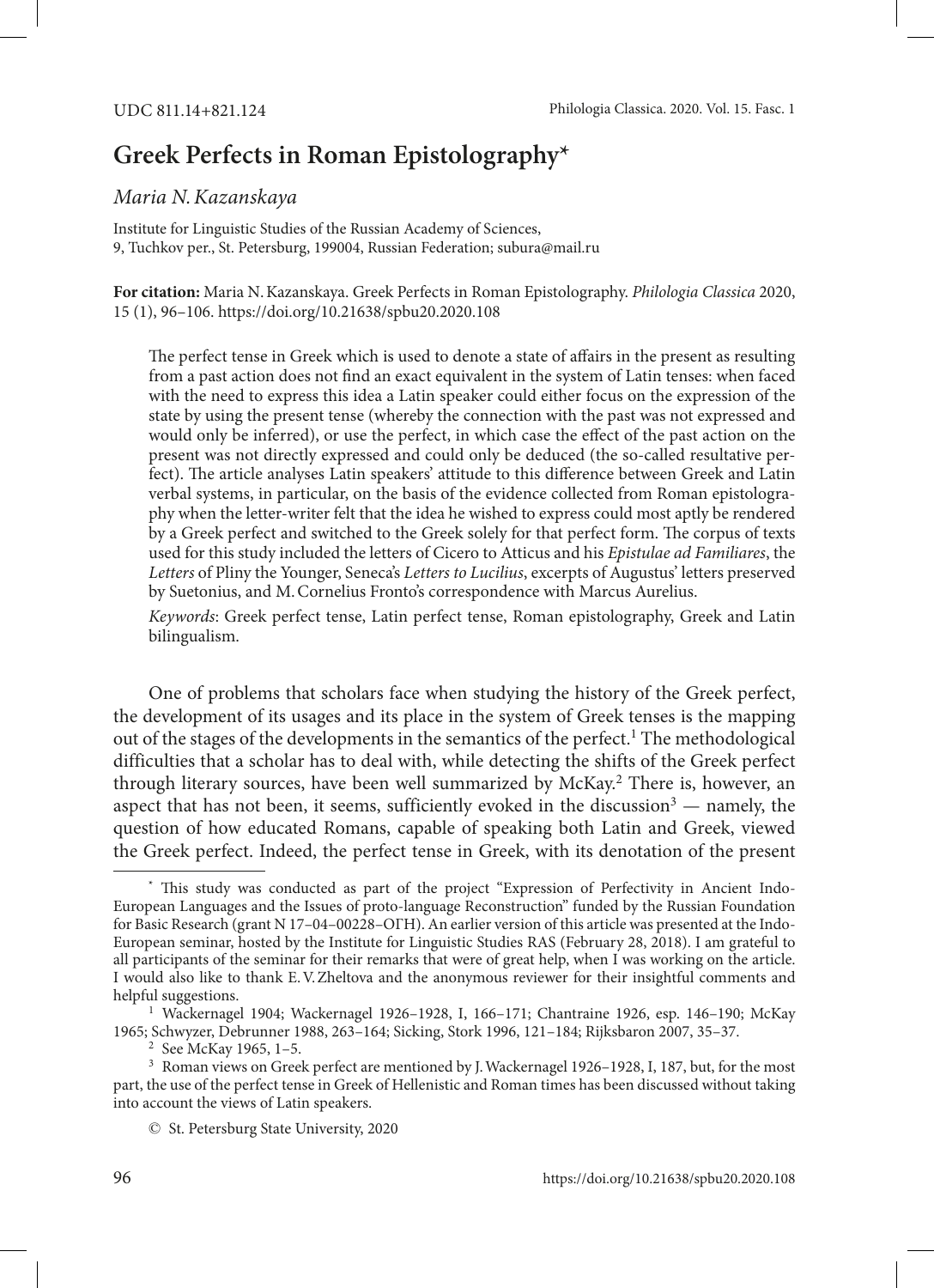state, but with the idea that this state was conditioned by an action in the past, is one of the points where Latin and Greek verbal systems noticeably diverge. This is evident to any modern student of the ancient languages; it was, of course, evident to ancient bilingual speakers, capable of comparing the Greek and Latin, and in particular to grammarians whose teaching and explanation of Latin was very much founded on Greek grammatical theory. While the grammarians' theoretical approach to the semantics of Greek perfect can be reconstructed with a certain degree of detail, there is a group of passages that would reflect a bilingual speaker's approach to the discrepancy in the Greek and Latin verbal system as regards the Greek perfect and that has not received special attention: Roman epistolography preserves a number of examples where the writer uses a Greek perfect form, and in many of those cases, the switch to the Greek is made solely for this perfect form. Examples of such language switching for the sake of using a Greek perfect form do not seem to have ever been studied as a group, and this article proposes to analyze the occurrence of Greek perfects in Roman letter-writing in order to bring out certain tendencies in their use of these forms, which, in its turn, can provide us with an insight into the Latin speakers' views on the Greek perfect.

The fullest discussion of the use of Greek perfect in the Roman grammatical tradition appears in the Priscian's *Institutio grammatica*. Priscian (early 6th century AD) taught Latin grammar with special focus on syntax in Constantinople;<sup>4</sup> his pupils were for the most part well educated Greek speakers, who already knew Latin and to whom he could explain the nuances of usage, comparing Latin and Greek languages and, in particular, their verbal systems:

*sciendum, quod Romani praeterito perfecto non solum in re modo completa utuntur, in quo vim habet eius, qui apud Graecos* παρακείμενος *vocatur, quem stoici* τέλειον ἐνεστῶτα *nominauerunt, sed etiam pro* ἀορίστου *accipitur, quod tempus tam modo perfectam rem quam multo ante significare potest* (Prisc. *Inst.* 8. 54=*GL* II, 415 Keil).

It should be known that Romans use the perfect past tense not only for the just completed action, in which case it has the same force as the tense which is called by the Greeks παρακείμενος (perfect, literally, "lying near, close at hand") and which the Stoics called τέλειος ἐνεστώς (present accomplished), but may also stand for an ἀόριστος, the tense that can denote an action just completed as well as one that <has been completed> much earlier.<sup>5</sup>

Explaining the use of perfect tense in Latin, Priscian identifies it with two tenses in Greek, the aorist (as expressing an action in the past) and the perfect (as designating a past action that is pertinent to the present). Priscian takes up the same idea in another passage of his *Institutio grammatica* dedicated to the comparison of the morphology of sigmatic aorists in Greek with that of sigmatic perfects in Latin (comparing, among others, κρύβω ἔκρυψα with *scribo — scripsi*), but also speaking of the use of these two tenses. This passage

<sup>4</sup> On the pivotal role of Priscian in drawing attention to questions of syntax, see Kaster 1997, 12; 196; for a general overview of what is known about him, see Helm 1954, 2328–2330; Glück 1967, 53–60; Kaster 1997, 346–348. The pedagogical reasons behind Priscian's regular comparison of Greek and Latin material (especially, of morphology and syntax) is evoked in a number of articles in the volume edited by Baratin, Colombat, Holtz (2009, 224; 323–324, etc.).

<sup>&</sup>lt;sup>5</sup> Translations throughout the article are mine. The choice of terms παρακείμενος and τέλειος ένεστώς (also τέλειος συντελικός) for the perfect tense in Greek has been analyzed by Jean Lallot 2003, 172–173; cf. 176–179, where he links the replacement of the term τέλειος συντελικός (ἐνεστώς) by παρακείμενος with the idea that perfect denotes an action that has just been accomplished.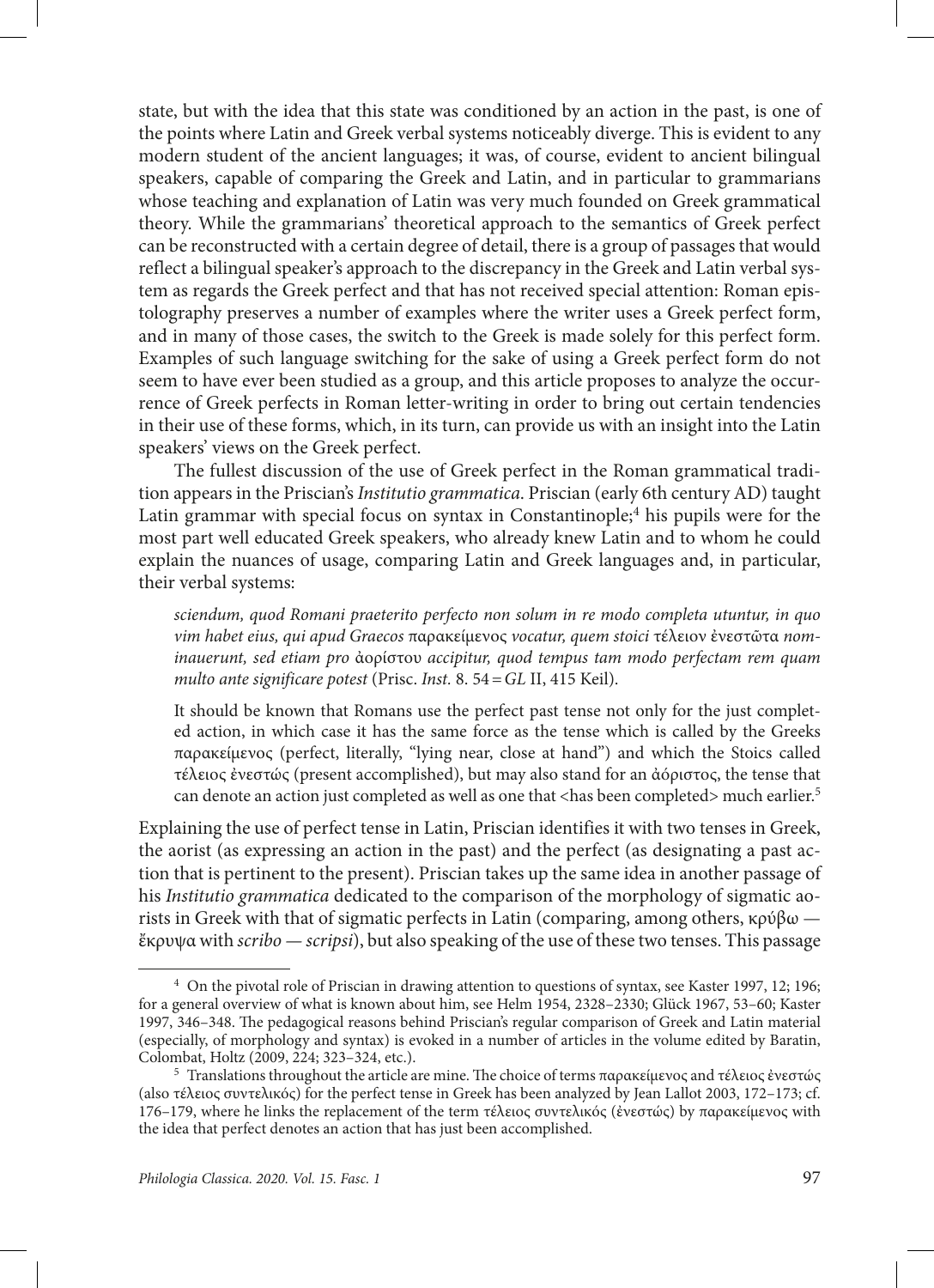is important because it also shows that the equivalence between the Latin perfect and the Greek aorist and perfect was introduced into the teaching of Latin long before Priscian:

[…] *in praeterito perfecto, quod pro* παρακειμένου*, id est paulo ante perfecto, et pro* ἀορίστου *teste Probo habemus (nam amavi* πεφίληκα καὶ ἐφίλησα *significat, similiter feci* πεποίηκα καὶ ἐποίησα*, vidi* ἑώρακα καὶ εἶδον*, et sic omnia cetera)…* (Prisc. *Inst.* 8. 97=*GL* II, 445– 446 Keil).

[…] in the perfect tense that, according to Probus, we can use instead of both παρακείμενος and ἀόριστος (for *amavi* means both πεφίληκα and ἐφίλησα, and likewise *feci* means πεποίηκα and ἐποίησα, *vidi* ἑώρακα and εἶδον, and so on…)

While Priscian's immediate aims in this passage do not leave him the space to elaborate on the correspondence of Greek and Latin tenses, this necessarily brief formulation invites him to illustrate the usage with examples, which is valuable for us. And the reference to M.Valerius Probus (20/30–105 AD) shows that the correspondence of Greek and Latin system of tenses was established in the teaching of grammar long before his time — certainly by early Imperial times, but more probably already in the Late Republic.

Unfortunately, ancient sources preserve no direct statement concerning the choice of Latin tenses to render the Greek perfect; however, the approach of Roman grammarians to this question may be deduced from their practice of translation. Seeing that translating Greek oratory, philosophy and even poetry was an exercise recommended as part of an orator's training,<sup>6</sup> tendencies as to the choice of tenses observed in translations must reflect a well-established theoretical approach to the rendering of Greek perfect in Latin. Thus, as Ch. H. Saylor has shown in his overview of Cicero's use of tenses in passages translated from the Greek, of the thirty examples of perfect tense in Greek phrases rendered by Cicero into Latin, twenty-eight are rendered by the present tense, and the remaining two appear in subordinate clauses which require the subjunctive in Latin.7

A look at ancient theory and the ancient practice of translation shows that for ancient speakers the Latin Perfect corresponded to the Aorist and to the Perfect tense in Greek, whereas the Greek Perfect corresponded to the Latin Present. Despite this established view, in live speech the Romans seem to have felt the lack of a tense in Latin which would correspond to the semantic richness of the Greek perfect. Examples of this sort can be found in epistolography, the genre aiming at reproducing the nuances of intimate, unofficial speech. Cicero's letters to Atticus and the *Epistulae ad familiares*, the small number of extracts from emperor Augustus' correspondence preserved in Suetonius, Seneca's *Letters to Lucilius*, and Fronto and Marcus Aurelius' letters preserve a number of examples of switching from Latin to Greek, where the writer seemed to find no adequate means to render by a single Latin form the meaning that could be expressed by a Greek perfect.

The limitation of the corpus of texts where such examples of code-switching were sought to epistolography was natural, seeing that Roman writers avoided switching to

<sup>6</sup> The exercise of translation is mentioned with approval by Quintilian, who notes: *vertere Graeca in Latinum ueteres nostri oratores optimum iudicabant*, "translating Greek into Latin was deemed the best by our older orators" (*Inst. or*. 10, 5, 3) before describing the details of this practice. On this subject, see also Pliny the Younger (*Ep*. 7, 9) and Cicero (*De or*. 1, 155).

<sup>7</sup> Saylor 1911, 44–45. Of the two cases where Greek perfect is not rendered by the Latin present, Saylor notes: "Both are modal; one is due to sequence, the other is perhaps too free for comparison, Tim. 40c ὅσοι ἐντὸς οὐράνου γεγόνασι. Tim. 10 qui intra caelum *gignerentur*. Ibid. 33c παρέχον — πάσχον — δρῶν γέγονεν, 6 cum ipse per se et a se et *pateretur* et *faceret* omnia" (Saylor 1911, 45).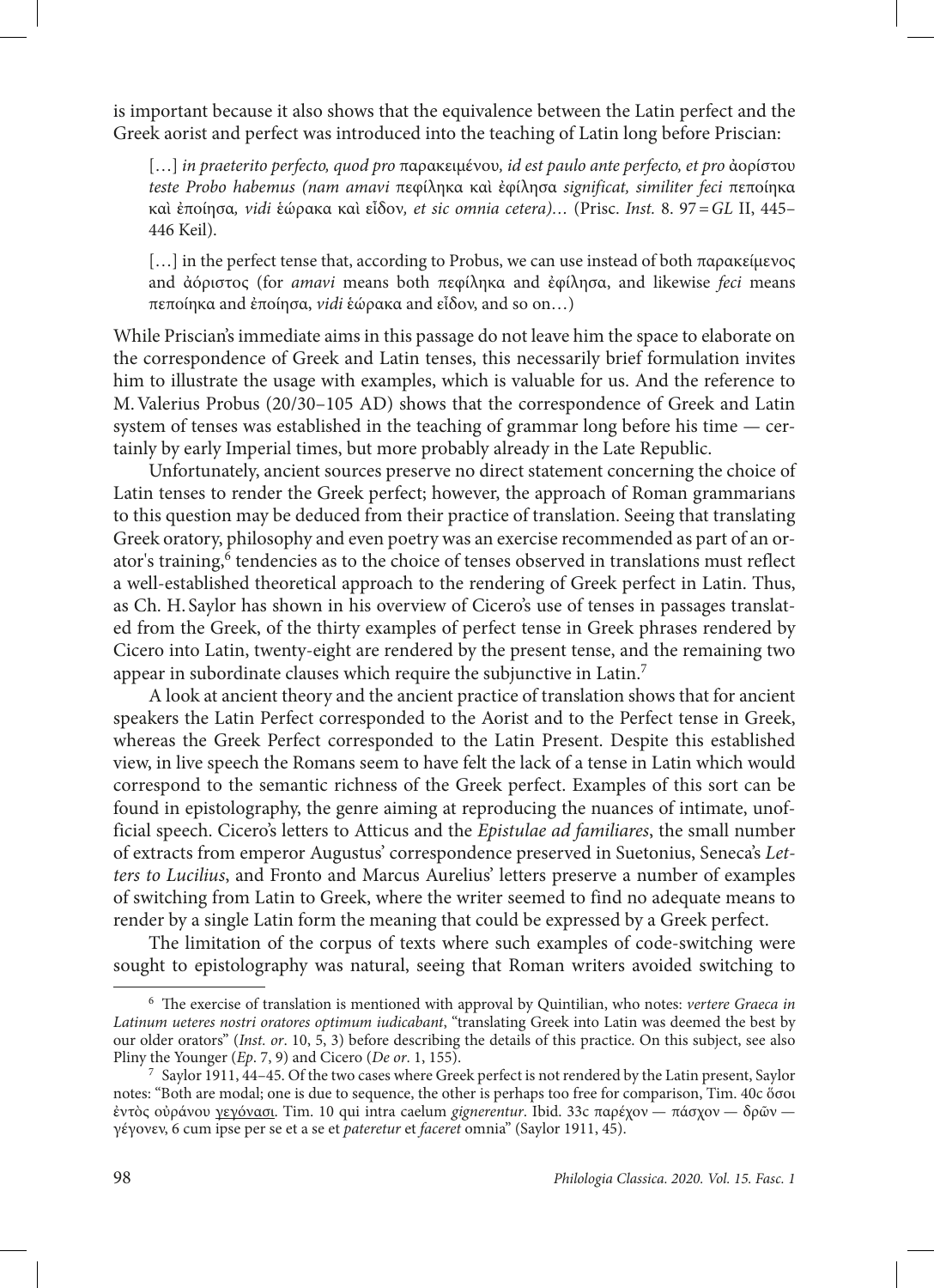Greek in official speech altogether, and even in private conversations the use of Greek code-switching was recommended with moderation.<sup>8</sup> A rather more delicate limitation was the choice to exclude from the discussion recognizable quotations from Greek authors where the perfect tense is used: it seemed necessary from the methodological point of view to omit these cases, as it could be argued that the quotation was solely evoked for its poetic value and associations, not because of the letter-writer's wish to evoke a verb in the perfect tense.<sup>9</sup> This consideration accounts for the exclusion not only of the longer quotations containing a perfect form (as, e.g., *Il*. 9. 228–230 with μέμηλεν and 5. 428–429 with δέδοται, both quoted in Cic. *Att*. 14. 13=367 Shackleton Bailey, the latter passage with a slight modification), but also of the shorter quotations where the verb in the perfect tense must, one suspects, have been one of the main reasons for the insertion of the quotation, as is the case in οὐδέ μοι ἦτορ / ἔμπεδον, ἀλλ' ἀλαλύκτημαι (*Il*. 10. 93–94 quoted by Cicero in *Att*. 9. 6. 4) and γέγηθε δὲ φρένα Λήτω (*Od*. 6. 106) quoted by Fronto in a letter to Marcus Aurelius (*Aur*. 1. 2. 2).

The quantity and the distribution of examples of Greek perfect forms vary from author to author, depending on his personal stylistic preferences and aims in each given passage, but also on the sheer bulk of the preserved corpus of letters: thus, Seneca's *Letters to Lucilius* contain only a small amount of Greek, while over a thousand Greek insertions are scattered over Cicero's letters.10 Among these, examples of code-switching for the sake of using the Greek perfect forms (either in isolation, or in a short syntagma in which the perfect form is central) constitute a limited group. The scarcity of examples explains why they have not been studied as a group;<sup>11</sup> however, their number is sufficient to point to certain tendencies in Latin speakers' use of Greek perfect forms.

To start with the obvious, Greek perfects are used in cases where the author needed to emphasize in equal measure the fact that the action belonged to the past and the state resulting from this action, and when he felt that the resultative use of Latin perfect would not suffice.12 In one remarkable instance, Cicero uses the Greek perfect to describe the contemporary state of politics:

*nullo modo reperio quem ad modum possim* πολιτεύεσθαι*. nihil enim tam* σόλοικον *quam tyrannoctonos in caelo esse, tyranni facta defendi. sed vides consules, vides reliquos magis-*

<sup>8</sup> On the usage of Greek in private conversation among intimate acquaintances, see Dubuisson 1992, 193. On the extent of usage of Greek in everyday conversation, see Kaimio 1979, 193, and a recent overview by Rochette 2010, 284–285.

<sup>9</sup> Cf. Dunkel 2000, 123–124 who also chooses to exclude quotations from his discussion of the use of Greek in Cicero's correspondence.

<sup>&</sup>lt;sup>10</sup> On Greek in Cicero, see Steele 1900 and Rose 1921 who give a useful list and overview of codeswitches to Greek; for a generalized picture, see Horsfall 1979, 84–85, especially: "Cicero's love of Greek is beyond question; the Greek in his letters shows him a master of elegant contemporary conversational idiom" (Horsfall 1979, 84).

<sup>11</sup> The only forms that attracted some attention are κέκρικα (Cic. *Att*. 13. 31. 1–3=302 Shackleton Bailey; Plin. *Ep*. 1. 12. 10) and βεβίωται (Cic. *Att*. 14. 21. 3=375 Shackleton Bailey; 12. 2. 1=238 Shackleton Bailey; Sen. *Luc*. 12. 9) that occur more than once; the use of these perfect forms will be discussed below.

 $12$  The fact that the use of the Latin perfect to denote a given state of affairs for the most part is dependent on the context (i.e. on the interaction of the intrinsic semantic value of the Latin perfect with the exterior context) has particularly been emphasized by Pinkster 1990, 231–232; Pinkster 2015, 446–448 (cf. also Zheltova 2017, 326). Obviously, this does not include the case of defective verbs that have no present (such as *odi*, *memini*, *coepi*, cf. *novi* and *credidi*; Hofmann, Szantyr 1965, 318 § 178a).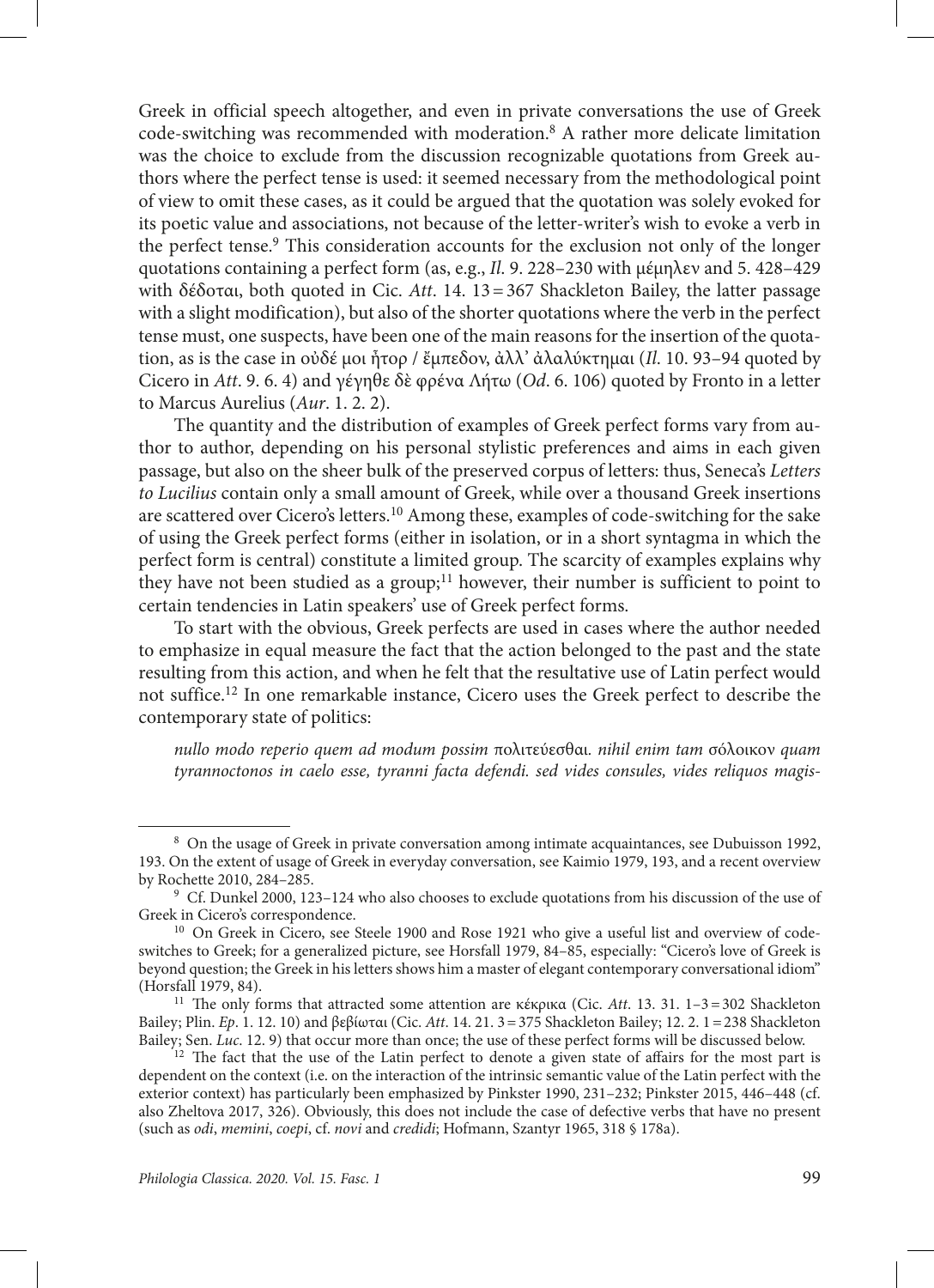*tratus, si isti magistratus, vides languorem bonorum. […] nec ulla interea decreta. sic enim*  πεπολιτεύμεθα *ut victos metueremus* (Cic. *Att*. 14. 6=360 Shackleton Bailey).

I see no way how I could take part in politics. Nothing is as absurd as the fact that the tyrantslayers are extolled to the skies and at the same time the tyrant's deeds are protected. But you see our consuls, you see the rest of the magistrates, if you can call them that, you see the inaction of good people. […] meanwhile, nothing is decreed. Our politics have been such that we now stand in fear of those we have defeated.

It should be noted that in this letter Cicero uses πολιτεύομαι and its cognates three times, so that his choice to switch to Greek for πεπολιτεύμεθα is to a large extent motivated by the verb's terminological usage. However, from the point of view of syntax of tenses, this example is remarkable in view of the emphasis placed on the action's pertaining to the past: this nuance is particularly brought out by the use of imperfect subjunctive in the subordinate clause *ut victos metueremus*, which shows that in this context, Cicero perceived πεπολιτεύμεθα primarily as an historic tense, while using it to describe the current state of affairs.

There is a distinct preference for passive perfects over the active and the middle: among active and middle perfects, very few examples present a personal form (κέκρικα in Cic. *Att*. 13. 31. 1–3=302 Shackleton Bailey; Plin. 1. 12. 10); ἰσχυρῶς πάντων καταπεφρόνηκας, M. Aur. *Fro.* 2. 3. 3; πεπολιτεύμεθα in Cic. *Att*. 14. 6=360 Shackleton Bailey quoted above). Nor is it surprising to find that passive forms are for the most part used without indication of the agent (*dativus auctoris*), given the tendency to use Greek perfects as a substitute for the resultative perfect in Latin, especially to denote the state that results from an action in the past; the only example of this construction occurs in Marcus Aurelius' letter to Fronto:

*Sed ego orationibus his perlectis paululum misere scripsi, quod aut Lymphis aut Volcano dicarem:* ἀληθῶς ἀτυχῶς σήμερον γέγραπταί μοι*, venatoris plane aut vindemiatoris studiolum*… (M.Aur. *Fro*. 4. 5.3).

But, having read those speeches, I wrote for a little while something pitiful, fit to be offered to Water or to Vulcan (i.e. Fire — M.K.): truly, the results of what I had written today were hapless, an essay worthy of some huntsman or vintager…

In this case, while, formally, γέγραπταί μοι is a passive construction, μοι can be interpreted both as a *dativus auctoris* and *dativus (in)commodi*: it would seem that Marcus Aurelius sought this ambivalence when adding ἀληθῶς ἀτυχῶς σήμερον γέγραπταί μοι that renders closely the idea of *paululum misere scripsi*, as the Greek expression suggests with more immediacy the idea of inspiration as an impersonal force that the writer is not fully control of.

The switch from Latin to Greek for the perfect form to describe the state of affairs, as well as the preponderance of passives among those switches, is further linked to the tendency to use denominative perfect forms, especially formed from terms or colloquial expressions. The close connection between the perfect of the denominative verb and the noun on the basis of which it is formed is particularly evident in Cicero's description of the style of his son's letter:

*A Cicerone mihi litterae sane* πεπινωμέναι *et bene longae. cetera autem vel fingi possunt,* πίνος *litterarum significat doctiorem* (Cic. *Att*. 14. 7. 1–2=361 Shackleton Bailey).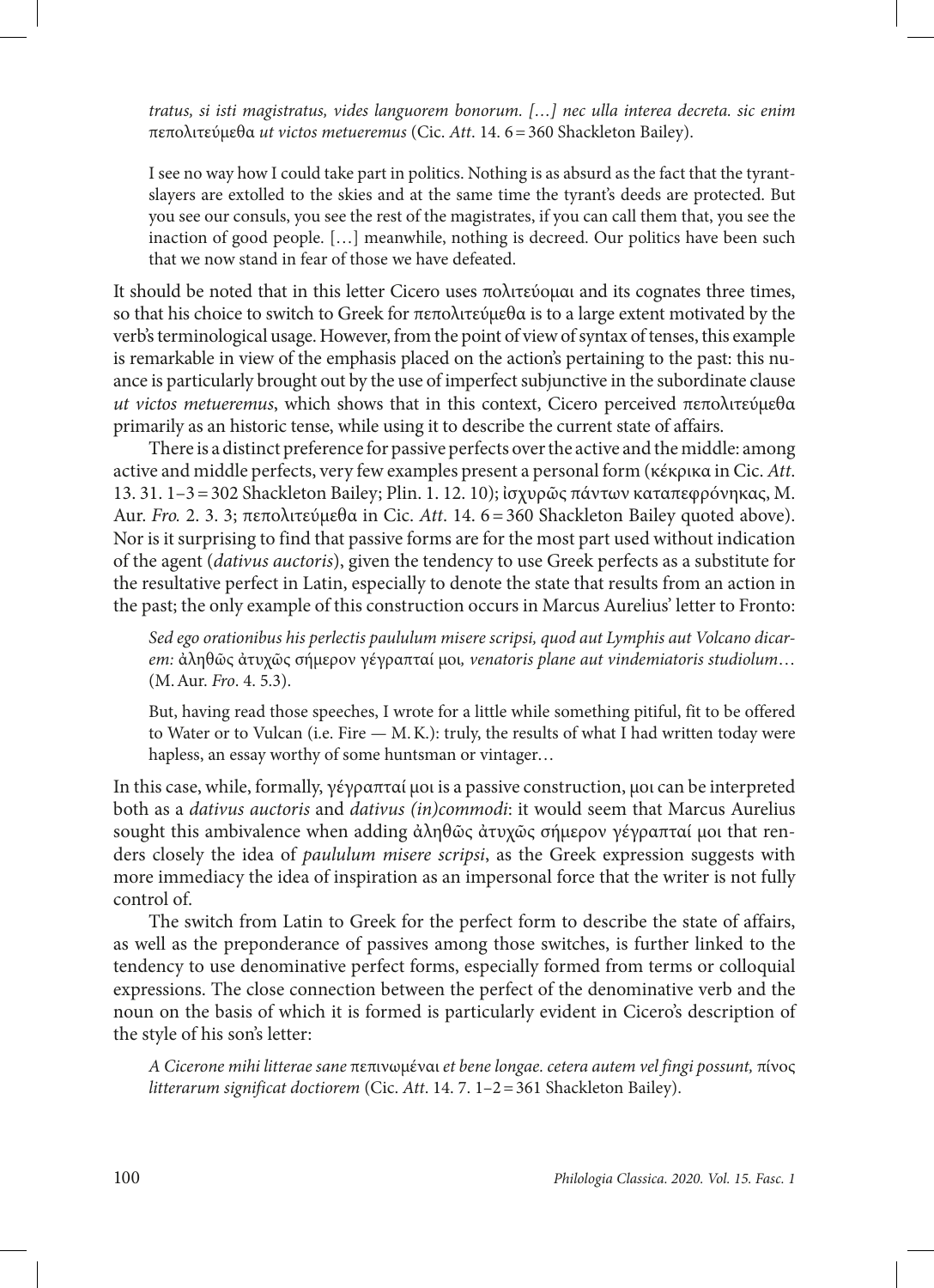I had a letter from Cicero, quite accomplished (literally, with a fine literary *vernis*) and fairly long. Anything else may be falsified, but this *vernis* distinguishes a man of outstanding learning.

While the literary term  $\pi$ ίνος is attested elsewhere in ancient criticism,<sup>13</sup> the perfect participle πεπινωμέναι used to describe a letter that cultivated this quality of style, has a shade of familiarity to it, suggesting a professional jargon shared both by Atticus and Cicero; this impression is confirmed by the occurrence of the adverb formed from the passive participle, in another passage where Cicero speaks of his son's style: cf. *tandem a Cicerone tabellarius; sed mehercule litterae* πεπινωμένως *scriptae*, "finally a letter-carrier from Cicero; honest to god, his letter is written in an accomplished manner" (Cic. *Att*. 15. 16. 1).

An even stronger colloquiality is manifest in three other passages, where Cicero uses Greek perfect forms to describe his emotional state. Thus, Cicero speaks of his pride in having helped Ariobazanes to retain his throne and of his own deeds in Cappadocia: *recte*  πεφυσίωμαι: *nihil est praeclarius*, "I have every right to feel proud: nothing could be more glorious" (*Att*. 5. 20. 6=113 Shackleton Bailey), where the perfect πεφυσίωμαι (literally, "I am puffed up", from φυσιάω, denominative verb formed from φῦσα) defines his general emotional state, both evoking the past (with the suggestion that the success of each actions had contributed to his pride) and focusing on his present state. As was the case with πεπινωμέναι, Cicero is making use of a popular expression that originated in the technical language (in this case, it was a medical term), but seems to have been fairly current, in its metaphoric usage, in the κοινή Greek.14 In another letter, Cicero summarizes his bewilderment by the expression *sed ego ipse* κεκέπφωμαι, "but I myself am nonplussed (literally, I am no better than a petrel)" (Cic. *Att*. 13. 40. 2=343 Shackleton Bailey), where the verb in the perfect is derivative of κέπφος "stormy petrel" that can be used metaphorically for a feather-brained fellow.15

The perfect κεκέπφωμαι emphasizes the bewilderment as reaction to a given situation (one that Cicero is describing to Atticus), with Cicero feeling himself as a κέπφος being fully conditioned by the turn of events. Finally, Cicero uses a similar perfect with colloquial overtones to describe the importance that the purchase of the land for a shrine to Tullia had to him: *mihi crede, una me causa movet, in qua scio me* τετυφῶσθαι*. sed, ut facis, obsequere huic errori meo*, "believe me, I am moved by one cause only, in which

<sup>&</sup>lt;sup>13</sup> Cf. the characterization of the use of plain style in Plato's dialogues by Dionysius of Halicarnassus: ὅ τε πίνος αὐτῇ ὁ τῆς ἀρχαιότητος ἠρέμα καὶ λεληθότως ἐπιτρέχει χλοερόν τέ τι καὶ τεθηλὸς καὶ μεστὸν ὥρας ἄνθος ἀναδίδωσι, "and there is a patina of antiquity to [Plato's plain style] that gently and surreptitiously covers it, and gives to it a certain bloom, fresh and burgeoning and full of grace" (*Dem*. 39). Shackleton Bailey 1965–1970, VI, 218 in his note on 361, 2, 2 defines πίνος as follows: "In a literary context it denotes an agreeably old-fashioned quality of style […], or, with a slightly different nuance, classical correctness without slang or neologisms".

<sup>14</sup> πεφυσιωμένος is used in Paul's *First Epistle to the Corinthians* when speaking of an incestuous union tolerated by the Corinthian Christian community (καὶ ὑμεῖς πεφυσιωμένοι ἐστέ, "and you have become proud", *1 Cor*. 5:2, word also used at 4:6 and 4:18). The expression also is mentioned by lexicographers (Hsch. π 2139, cf. schol. in Theocr. *Id*. 1. 43a).

<sup>15</sup> In this metaphorical sense it was used by Aristophanes (*Pax* 1067 and *Pl*. 912), and probably continued to be used in colloquial Greek after him in order for the verb κεπφόομαι to have been created; however, apart from Cicero, κεπφόομαι is attested only once, in the *Septuagint* (*Pr*. 7:22). Shackleton Bailey 1965–1970, V, 388 in his interpretation of κεκέπφωμαι emphasizes inability to decide on a course of action and resulting swaying between various solutions: "κέπφοι, 'stormy petrels', are variously defined as ἐλαφροὶ φρεσίν or ἀλόγιστοι καὶ ἀνόητοι or ὀξέως ἐλαυνόμενοι; persons, that is, like Quintus senior, soft one day, savage the next" (cf. his translation of this phrase, "but I am chopping and changing myself ", *ibid*. 243).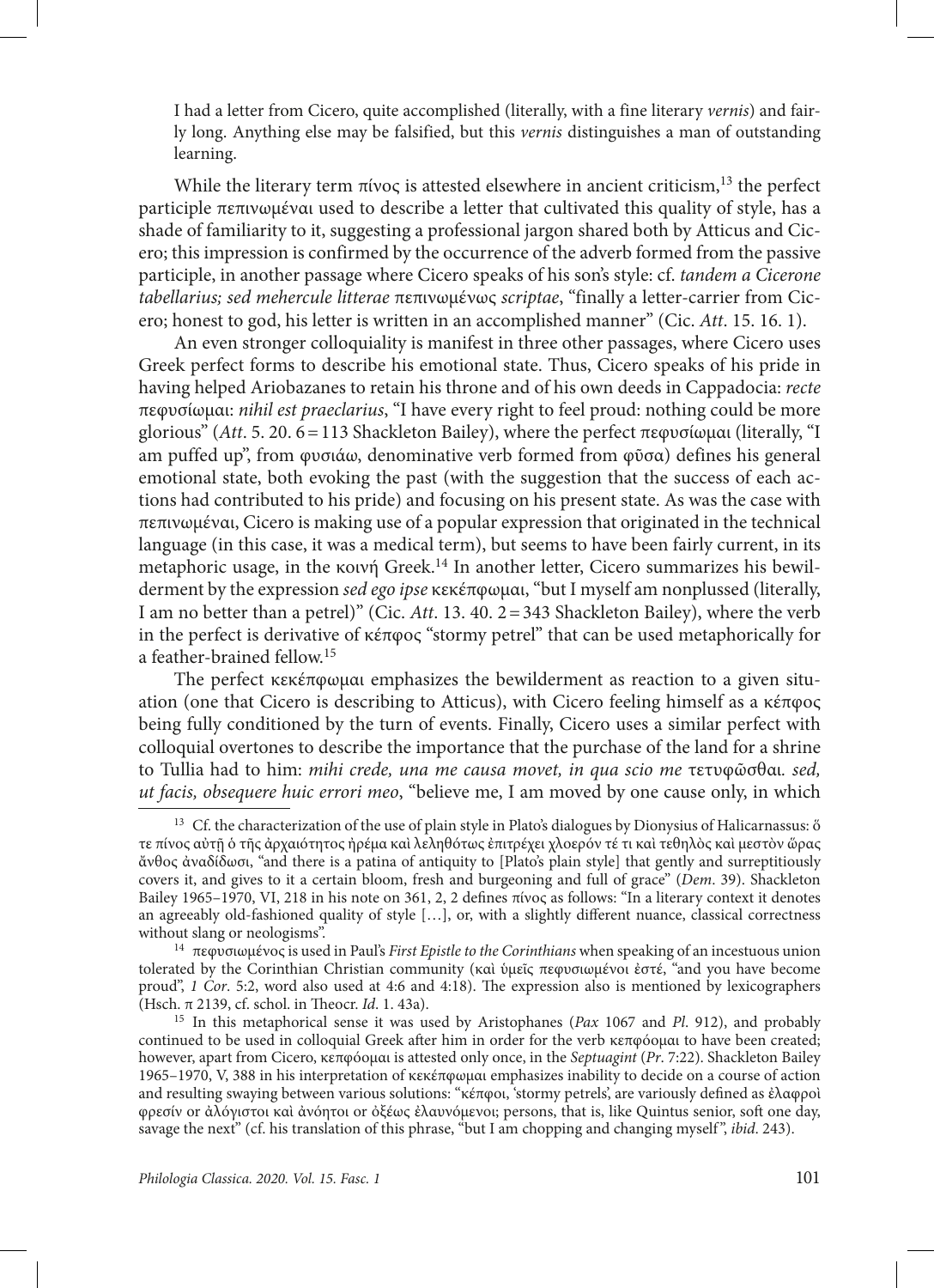I know myself to be crazed. But please humor my delusion, as you are doing now" (Cic. *Att*. 12. 25. 2=264 Shackleton Bailey). The expressive use of the perfect τετύφωμαι was current in Greek prose from the IV century BC on, having particularly been favored by Demosthenes: cf. οὐχ οὕτω τετύφωμαι, "I am not yet so deluded" (*De cor*. 11); οὐδὲν γὰρ ὑμᾶς ἀδικεῖ, ἀλλ' ἐγὼ μαίνομαι καὶ τετύφωμαι νῦν κατηγορῶν αὐτοῦ, "for he is doing no wrong by you, but it is I who am mad and deluded in accusing him now" (*De fals. leg*. 220); etc. The expressivity of τετύφωμαι lies in its evocation of the medical term τῦφος (type of fever that manifests in a patient as a state of hebetude, cf. Hipp. *De aff. int*. 39; also the gloss τετύφωμαι, ἀντὶ τοῦ ἐμβεβρόντημαι in *Et. Magn*. 755, s.v. τετύφωμαι), but also in its association with the adjective τυφλός. The perfect tense τετύφωμαι captures extremely well the state of delusion or obsession that makes the speaker incapable of seeing anything but the object of his obsession, and also the temporariness of this state. When referring in the following phrase to his project in Latin, Cicero denotes it with a much less expressive term *error* (although, of course, it can be argued that he is indicating the perspective towards this plan that he is hoping Atticus to adopt).

In each of these cases we find a short statement concerning the author's emotions (pride, bewilderment, obsession) through the use of a denominative Greek verb in the perfect tense that highlights both the state that Cicero is in, and the progressive reaching of that state. At the same time, Cicero distances himself somewhat, with a touch of irony, from his emotion<sup>16</sup> by switching to a different language and evoking its colloquial style and popular, expressive imagery. This use of Greek in order to distance oneself from what is being said has, of course, been noticed by scholars, with some even claiming it to be one of the most important functions of code-switching.17 As regards the use of Greek perfect tense, in one example the insertion of two Greek perfect forms serves two functions at once, both describing the present situation that is rooted in the past (with the suggestion that it is irreparable) and allowing the writer to distance himself somewhat from the uncomfortable idea by expressing himself in Greek:

*Collocutus sum cum Tiberio, ut mandasti, mea Livia, quid nepoti tuo Tiberio faciendum esset ludis Martialibus. Consentit autem uterque nostrum, semel nobis esse statuendum, quod consilium in illo sequamur. Nam si est artius, ut ita dicam, holocleros, quid est quod dubitemus, quin per eosdem articulos et gradus producendus sit, per quos frater eius productus sit? Sin autem* ἠλαττῶσθαι *sentimus eum et* βεβλάφθαι καὶ εἰς τὴν τοῦ σώματος καὶ εἰς τὴν τῆς ψυχῆς ἀρτιότητα*, praebenda materia deridendi et illum et nos non est hominibus* τὰ τοιαῦτα σκώπτειν καὶ μυκτηρίζειν εἰωθόσιν (Suet. *Cl*. 4. 1–2).

I have spoken with Tiberius, following your request, my Livia, <on the question of> what is to be done with your grandson Tiberius at the games of Mars. Each of us agreed in the idea that we should decide once and for all what conduct to adopt with regard to him. For if he is of sound mind, or to put it thus, *un homme complet*, what gives us reason to doubt that he should be put through all the grades and steps that his brother was led through? But if we feel that he is wanting and defective in soundness both in body and in spirit, we should not

<sup>&</sup>lt;sup>16</sup> Cicero's tendency to switch to Greek, when speaking of emotional and personal matters, has been noted by Dunkel 2000, 128; a number of similar examples of such code-switching are collected by Adams 2004, 311–312 who adopts a more prudent and nuanced approach to the idea of Greek as the language of intimacy.

<sup>17</sup> See, in particular, Dunkel 2000; cf. Adams 2004, 330–335.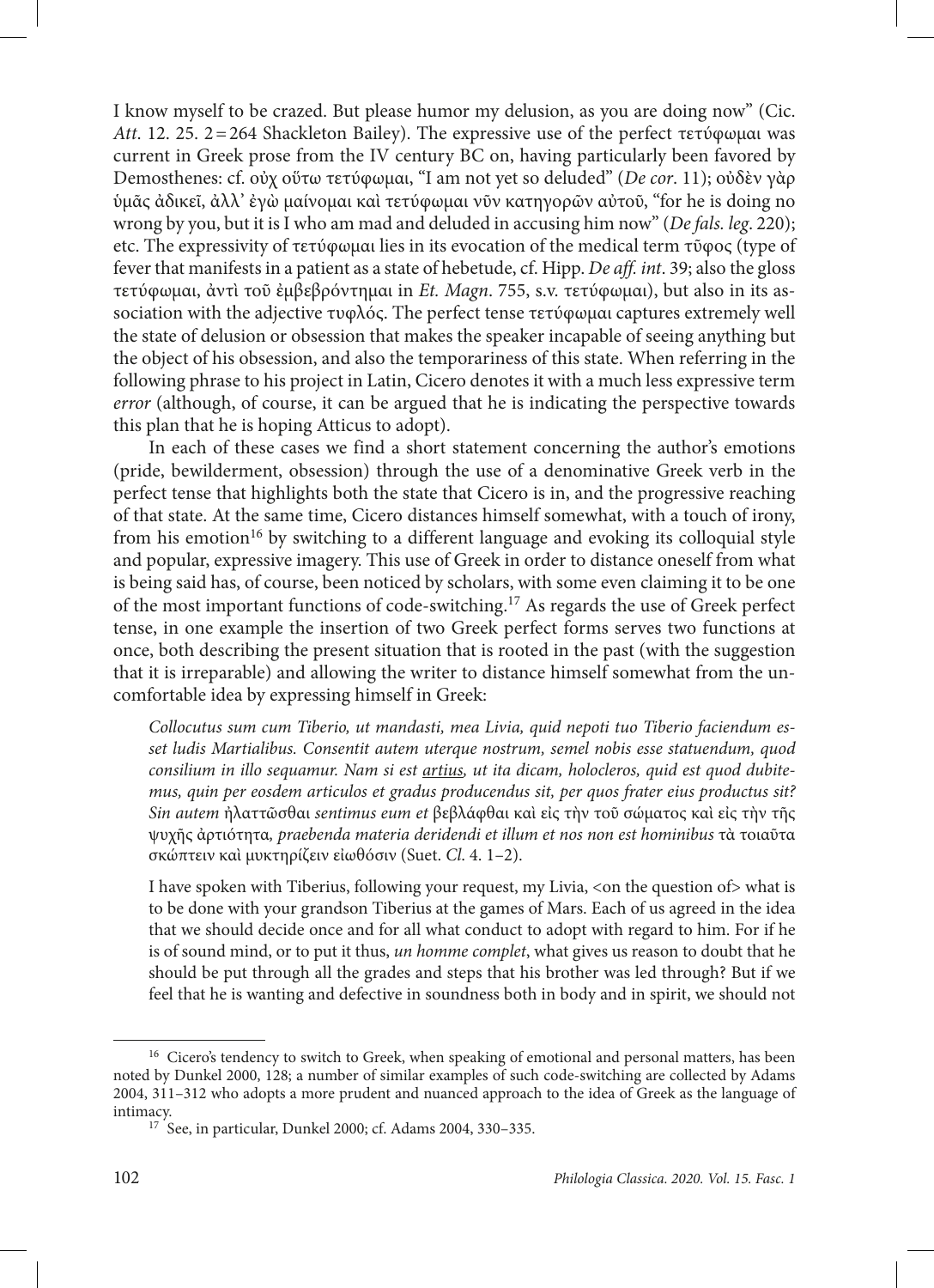provide the means of ridiculing both him and us to the people who are used to scoff at and deride such things.

The question that Augustus is outlining to Livia at this point concerns Claudius' general upbringing and the best way to prepare him for the future. The first possibility, obviously one that the family would have wanted, is expressed in Latin, albeit with an insertion of a Greek transcribed adjectives *artius* (ἄρτιος) and *holocleros* (ὁλόκληρος). The second possibility, much less palatable, is expressed in Greek. The importance of the perfect tense for what Augustus is saying is evident from the separation of ἠλαττῶσθαι from the second part of the explanation in Greek. The choice of the perfect tense emphasizes the fact that this unwelcome alternative implies a firm belief that Claudius' wit and physical state are damaged beyond hope, while the switching to Greek at this point helps Augustus to speak of the delicate issue to Livia.<sup>18</sup> This code-switching is all the more remarkable given Augustus' ambiguous relationship with Greek, a language that, as Suetonius tells us, he admired, but never learned to write in with ease (*Aug.* 89).<sup>19</sup>

There remain two Greek fixed expressions consisting of a single perfect form, κέκρικα and βεβίωται, that seem to have had a certain currency among Latin speakers, as they appear repeatedly in a fixed form in unrelated contexts (somewhat like French expressions *voilà!* and *c'est la vie!* that have been adopted by several European languages). Unfortunately, it is impossible to establish whether either κέκρικα or βεβίωται evoked a well-known context (and as such, could be labelled as quotations) or they represent a type of expression that was current in Greek and carried connotations that were absent from any possible Latin equivalent, forcing Latin speakers to switch to Greek for this particular form (and as such should be treated as tag lines or clichés). The latter approach seems more prudent.<sup>20</sup> It is remarkable that, apart from appearing as a code-switch in epistolography, each of these perfects (κέκρικα and βεβίωται) appears once in an anecdote, where it is distinguished from the body of the text as direct speech. Thus, Pliny recounts the passing away of Corellius with the curt response "κέκρικα" that epitomizes Corellius' steadfast and courageous resolve to die:

*Misit ad me uxor eius Hispulla communem amicum C.Geminium cum tristissimo nuntio, destinasse Corellium mori nec aut suis aut filiae precibus inflecti; solum superesse me, a quo revocari posset ad vitam. Cucurri. Perveneram in proximum, cum mihi ab eadem Hispulla Iulius Atticus nuntiat nihil iam ne me quidem impetraturum: tam obstinate magis ac magis induruisse. Dixerat sane medico admoventi cibum:* Κέκρικα*, quae vox quantum admirationis in animo meo tantum desiderii reliquit* (Plin. *Ep*. 1. 12. 9–10).

His wife, Hispulla, sent our mutual friend C.Geminius to me with the saddest message that Corellius was determined to die and that he would not give in to her pleas nor to those of his daughter, and that I was the only person left who could call him back to life. I went in speed. And I was close by when Iulius Atticus, sent by the same Hispulla, announced to me that even I would not be able to achieve anything: he had so persevered more and more in

<sup>18</sup> Cf. Adams 2004, 331–332 on this passage from Augustus' letter quoted by Suetonius: Adams views the code-switch as a form of euphemism, when dealing with delicate or unpleasant matters, that allowed to spare the other party's sensibilities.

<sup>19</sup> See Adams 2004, 11; Rochette 2010, 284.

<sup>&</sup>lt;sup>20</sup> On this category of Greek proverbs and proverbial-type expressions that appear in Latin texts as fixed clichés, see Adams 2004, 335–337.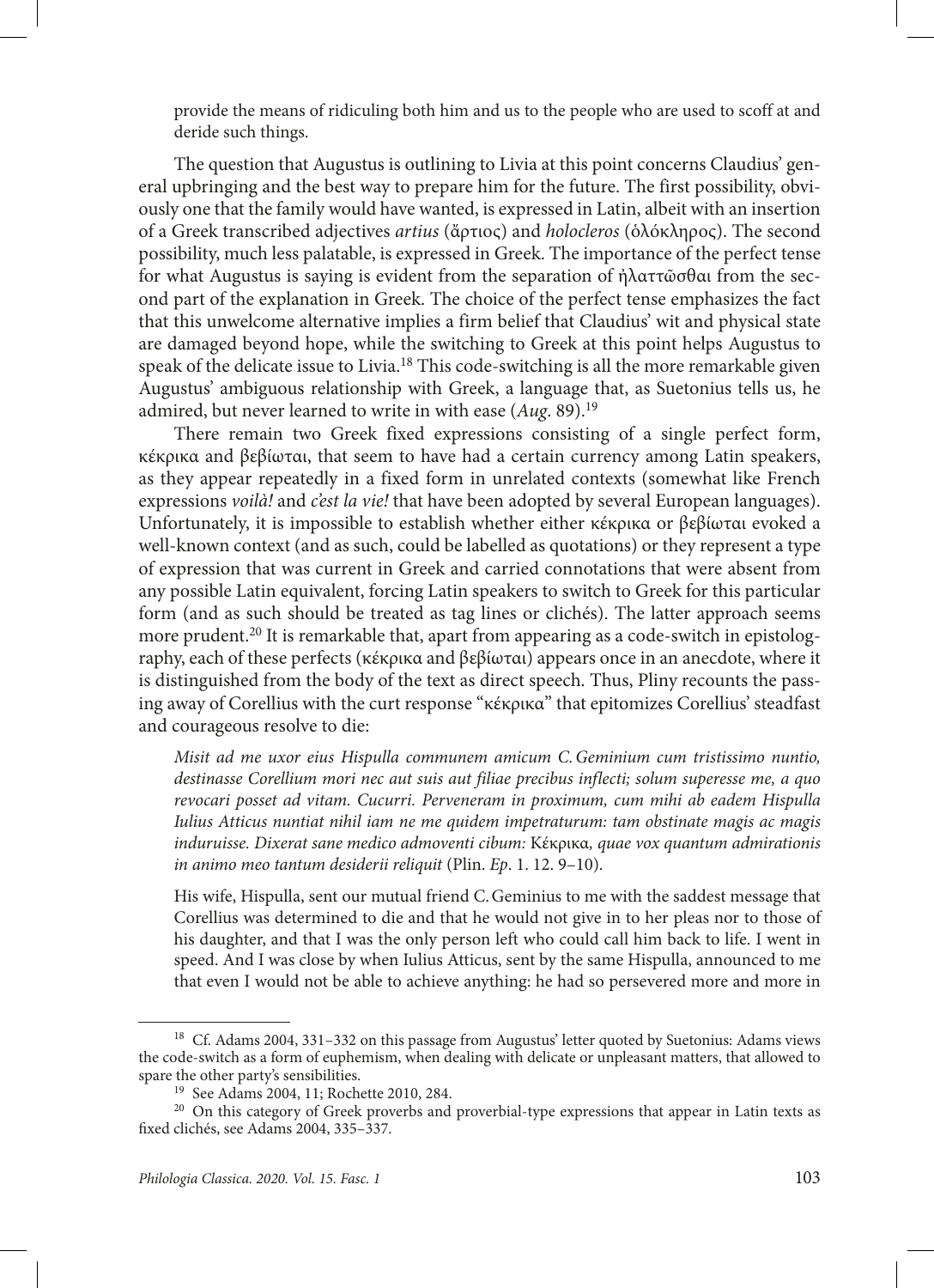his obstinacy. He had said to the doctor who was putting food [to his lips]: 'I have decided', a word that left in my soul as much admiration for him, as longing.

Corellius speaks in Greek as, very probably, his doctor was Greek, but as noted by O.Wenskus, the answer itself κέκρικα would have carried philosophical connotations for Pliny and his readers, highlighting Corellius' stoic determination.<sup>21</sup> While in this case κέκρικα is the focal point of the story, the form could also be used in a much more neutral way, simply denoting that the decision is made: cf. *de epistula ad Caesarem* κέκρικα, "as regards Caesar's letter, I have made up my mind" (Cic. *Att*. 13. 31. 1–3=302 Shackleton Bailey). Similarly, in one of the letters to Lucilius the perfect βεβίωται is used as a *mot* in the anecdote of Pacuvius' rather morbid ritual that Seneca cites as an (albeit imperfect) *exemplum* of a day-to-day approach to life that becomes a Stoic:

*Pacuvius, qui Syriam usu suam fecit, cum vino et illis funebribus epulis sibi parentaverat, sic in cubiculum ferebatur a cena ut inter plausus exoletorum hoc ad symphoniam caneretur:* βεβίωται, βεβίωται. *Nullo non se die extulit. Hoc quod ille ex mala conscientia faciebat nos ex bona faciamus, et in somnum ituri laeti hilaresque dicamus,* 

*vixi et quem dederat cursum fortuna peregi*.

(Sen. *Luc*. 12. 8–9; the verse quoted is Verg. *Aen*. 4. 654)

Pacuvius, who had made Syria his own by [profligate] use [of the territory], held a regular funeral rites in his own honor, with wine and funeral feasting, and would thus be carried to his bedchamber from the dining-room so that to the applause of male prostitutes the following would be sung: βεβίωται, βεβίωται ('His life is over, his life is over!'). Not a day would go by without his being carried out this way. Let us do with a good motive, what he had done out of guilty conscience, and when retiring to bed, let us say, with joy and gladness, 'I have lived, and achieved the course that Fate had given me'.

It is remarkable that in Seneca's argumentation βεβίωται is equated with *vixi* (both denoting a completed life, in the latter case, a well-lived life). It is also worth noting that *vixi* is distinguished by positive connotations, illustrated by the quotation from Vergil (the idea is repeated in the next phrase of Seneca's letter, *quisquis dixit 'vixi' cotidie ad lucrum surgit*, "whoever has said 'I have lived', rises everyday as if it were a [personal] gain"), from βεβίωται as it appears in the overall negatively colored anecdote about Pacuvius. A second point of difference between *vixi* and βεβίωται is the idea of active, responsible life suggested by the personal Latin form and the idea of a life that one has no control over, suggested by the impersonal Greek perfect. *Vixi* points, of course, to the Roman funerary formula *vixit* (that stands euphemistically for 'he has died' or 'he is dead'), but its use here is peculiar, as it refers not so much to the completion or termination of one's life but to the wisdom of living one's life so that it could be felt as completed any day.<sup>22</sup> As regards βεβίωται, it might seem, due to the macabre setting of the Pacuvius anecdote, that the

<sup>&</sup>lt;sup>21</sup> Wenskus 1993, 214, comparing this passage with Epictetus  $(2. 15. 4-6)$ , concludes: "Außerdem scheint das inhaltsschwere κέκρικα gerade in stoischen bzw. stoisierenden Kreisen als Ausdruck des unveränderlichen Willens des wahren Philosophen gegolten zu haben".

<sup>22</sup> This nuance of *vixi* was well noticed by Nisbet and Rudd in their commentary to Horace, and it is characteristic that they chose to cite Seneca's account of Pacuvius as a parallel: "We have taken *vixi* on its own as the terse and sufficient pronouncement of the wise man; this is supported by Seneca's story of Pacuvius (*epist*. 12, 9f.)…" (Nisbet, Rudd 2004, 359 on *Carm*. 3. 29. 41–43).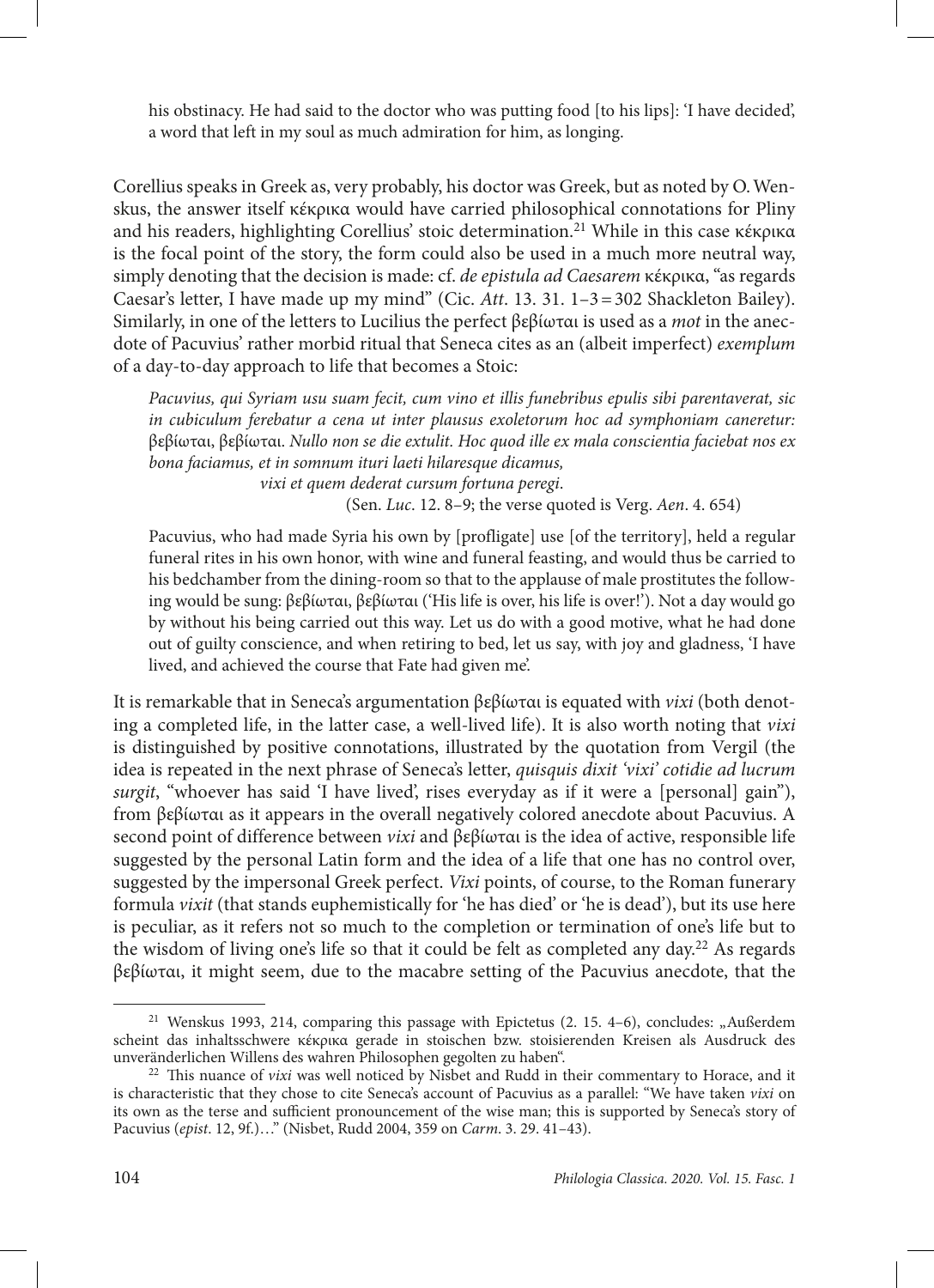form might carry similar funerary associations, but a comparison with two other cases of its usage shows that this is not necessarily so:

*amariorem enim me senectus facit. stomachor omnia. sed mihi quidem* βεβίωται*; viderint iuvenes. tu mea curabis, ut curas* (Cic. *Att*. 14. 21=375 Shackleton Bailey).

Old age is making me overbitter. I am angry at everything. But my life is nearly over: let the younger people decide. You will take care of my interests, as you do now.

*at Balbus aedificat;* τί γὰρ αὐτῷ μέλει; *verum si quaeris, homini non recta sed voluptaria quaerenti nonne* βεβίωται*?* (Cic. *Att*. 12. 2. 1=238 Shackleton Bailey).

Balbus, on the other hand, is building: what does he care? If you wish to know the truth, with respect to a person seeking not what is right but what is pleasant, has not such a person's life been lived well?

In neither of these passages does βεβίωται refer to a life that is literally terminated, but instead to a life that can be reviewed and seen as a whole; moreover, it should be noted that the form βεβίωται would not have failed to evoke βίος (as a notion, especially, a philosophical notion).<sup>23</sup>

Thus, an overview of Greek perfects in Roman letter-writing suggests that, apart from some ready clichés as κέκρικα and βεβίωται, Latin speakers seem to have felt, on occasion and in a non-official context, an urge to switch to Greek in order to render by a single form the idea of a state of affairs resulting from an action in the past (especially in the passive, for which Greek had a synthetic form, while Latin had to use an analytical form or a periphrastic expression with *habere*). And while the Latin perfect could be used to express the idea of the present state resulting from a past action,  $24$  a certain adjustment of the surrounding context was necessary in order to draw attention to the presence of this semantic nuance in the form that *per se* expressed simply a completed past action. The use of a Greek perfect, on the other hand, allowed Latin speakers to express that idea by means of a single form, while the very act of code-switching would draw attention to the complex semantics of the Greek perfect. This seems to have been particularly the case for denominative Greek verbs that allowed the letter-writer to emphasize in equal measure both the state of affairs and the progressive coming about of that state (as in *Att*. 13. 40. 2= 343 Shackleton Bailey, κεκέπφωμαι expressed both the state of feeling like a κέπφος and the coming into that emotional state in reaction to prior events). This kind of code-switching was not always possible — nor necessary, for that matter; however, it did come in handy, when the writer needed to distance himself somewhat from what he was saying, as the switching to Greek, associated in several of the analyzed examples with a certain familiarity of tone and a degree of irony, did provide that effect of distancing.

<sup>&</sup>lt;sup>23</sup> This semantic nuance of βεβίωται seems to have been missed by Hofmann and Szantyr: "Bemerkenswert ist die Übertragung des lateinischen Gebrauchs ins Griechisch, Cic. Att. 12, 2, 1 *homini non recta sed voluptaria quaerenti nonne βεβίωται?*, 14, 21, 3, da dem Griechischen ein solches Perfekt im Sinne des Nichtmehrseins von Haus aus fremd ist" (Hofmann, Szantyr 1965, 318 § 178a).

<sup>24</sup> Cf. Hofmann, Szantyr 1965, 318 § 178a; Pinkster 2015, 447; Zheltova 2017, 326.